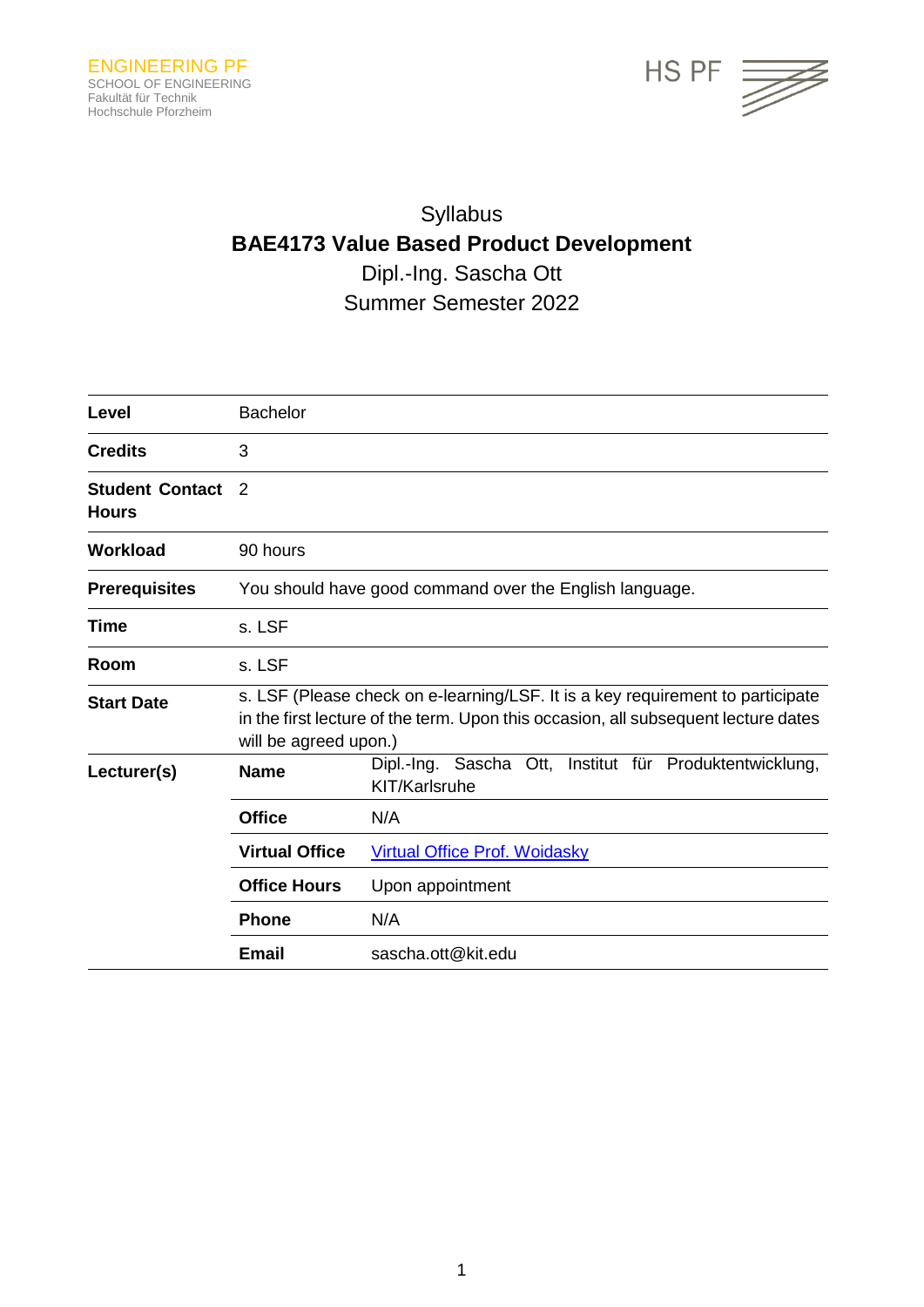# **Summary**

During this seminar, students learn about procedures for product development and learn and apply miscellaneous methods for assessment, improvement, and creativity in product design.

## **Outline of the Course**

- Introduction and implication of product design in businesses
- VDI 2206
- Münchener Produktkonkretisierungsmodell (MKM) or Karlsruher SPALTEN process
- miscellaneous management techniques

# **Course Intended Learning Outcomes and their Contribution to Program Intended Learning Outcomes / Program Goals**

|     | Learning outcome                                                                                                                                      | <b>Contribution</b>                                                                          | <b>Assessment</b>                                |  |
|-----|-------------------------------------------------------------------------------------------------------------------------------------------------------|----------------------------------------------------------------------------------------------|--------------------------------------------------|--|
| 1.3 | Students<br>demonstrate<br>key<br>knowledge in Business Admin-<br>istration.                                                                          | Strategic decisions, theories and instru-<br>ments of International Management               | Participation in class + outcome<br>of assigment |  |
| 1.4 | <b>Students</b><br>demonstrate<br>key<br>knowledge in Economics.                                                                                      | Background to international economics<br>and international trade                             | Participation in class + outcome<br>of assigment |  |
| 2.2 | Students demonstrate the ability to<br>use information systems effec-<br>tively in real world business set-<br>tings.                                 | Research on different countries                                                              | Participation in class + outcome<br>of assigment |  |
| 3.1 | Students are able to apply analyti-<br>cal and critical thinking skills to<br>complex problems.                                                       | Develop own case study in international<br>business                                          | Class work, presentations                        |  |
| 4.1 | Students are able to develop busi-<br>ness ethics-based strategies and<br>are able to apply them to typical<br>business decision-making prob-<br>lems | Ethical decision making in international<br>management                                       | Discussion in Class + outcome<br>of assignment   |  |
| 5.1 | Students demonstrate their ability<br>to express complex issues in writ-<br>ing.                                                                      | Assignments                                                                                  | assignments                                      |  |
| 5.2 | Students demonstrate their oral<br>communication skills in presenta-<br>tions and lectures.                                                           | Communication of knowledge in Interna-<br>tional Management and Cross-Cultural<br>Management | Discussion in class                              |  |
| 6.1 | Students show that they are able<br>to work successfully in a team by<br>performing practical tasks.                                                  | Conducting group work                                                                        | Outcome of group work                            |  |

# **Teaching and Learning Approach**

Learning will be achieved through presentation and to a larger extent through group work, discussion, and additional students presentation.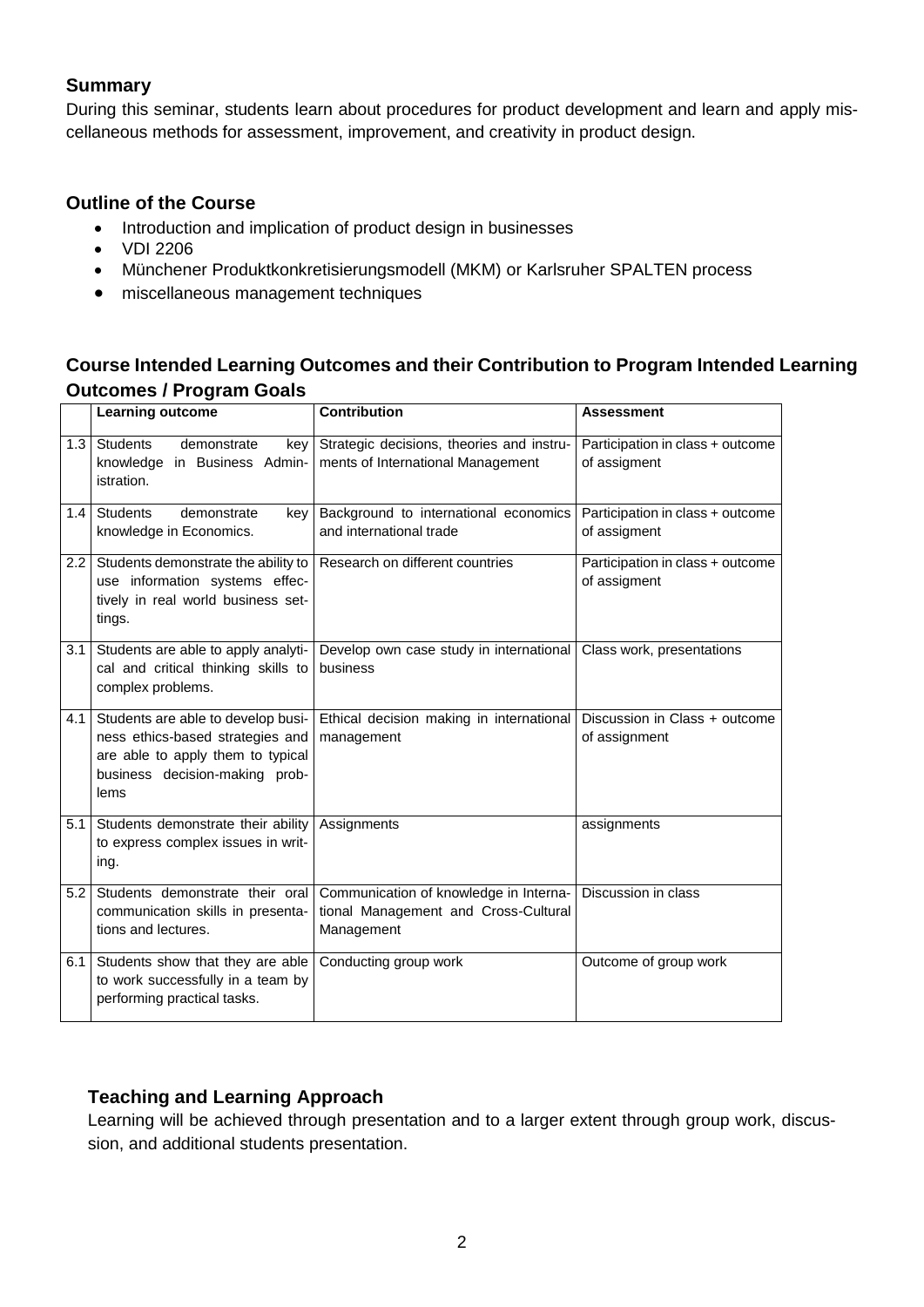# **Literature and Course Materials**

**Handouts** (e-learning based)

#### **Background reading:**

- Ehrlenspiel, K.: Integrierte Produktenwicklung. Hanser Verlag, München, 2009, ca. 80,-€ / 770 S.
- Engeln, W.: Methoden der Produktenwicklung. Oldenbourg, München, 2011, ca. 25,-€ /230 S.
- Schäppi, B. et al.: Handbuch Produktentwicklung. Hanser Verlag, München, 2005; ca. 150,- €/ 840 S.
- Ponn, J.; Lindemann, U.: Konzeptentwicklung und Gestaltung technischer Produkte. Springer Verlag/VDI, 2011; ca. 70,- €/ 460 S.
- Wimmer, W., et al.: Ecodesign the competitive advantage. Springer Verlag, Dordrecht, 2011; 60,- €/ 230 S.
- Fleischer, G. (Hrsg.): Eco-Design Effiziente Entwicklung nachhaltiger Produkte mit euro-Mat. Springer Verlag, Berlin, 2000
- Behrend, S. et al.: Umweltgerechte Produktgestaltung ECO Design in der elektronischen Industrie. Spinger Verlag, Berlin, 1996
- VDI-Richtlinien, u. a. 2206 (V-Modell/Mechatronik), 2221 (Entwicklungsmethodik), 2243 (Recyclinggerechte Produktentwicklung)

## **Assessment**

Individual assessments, based on presentations, paper, and discussion results in class OR written test (upon discretion of the lecturer)

| <b>Presentations</b> | formal            | Overview over the presentation (table of contents)           |
|----------------------|-------------------|--------------------------------------------------------------|
|                      |                   | Change of methods (e.g. video, use of board)                 |
|                      |                   | free speech                                                  |
|                      |                   | inclusion of audience                                        |
|                      |                   | appropiate information on slides (little text)               |
|                      |                   | no typos/mistakes on slides                                  |
|                      |                   | identification of references                                 |
|                      |                   | summary                                                      |
|                      | contents          | attractive opening                                           |
|                      |                   | continuous line of thought and arguments                     |
|                      |                   | sufficient depth of argumentation                            |
|                      |                   | give quantitative information as much as possible            |
|                      | <b>Discussion</b> | familiarity with topics                                      |
| <b>Papers</b>        | formal            | X pages max.                                                 |
|                      |                   | Submission due date kept                                     |
|                      |                   | paper printout                                               |
|                      |                   | identification of references (in text AND as foot/endnotes): |
|                      |                   | Without references never better than "good"                  |
|                      |                   | picture and table captions                                   |

**Recommendations**: Observe the requirements and assessment table items below: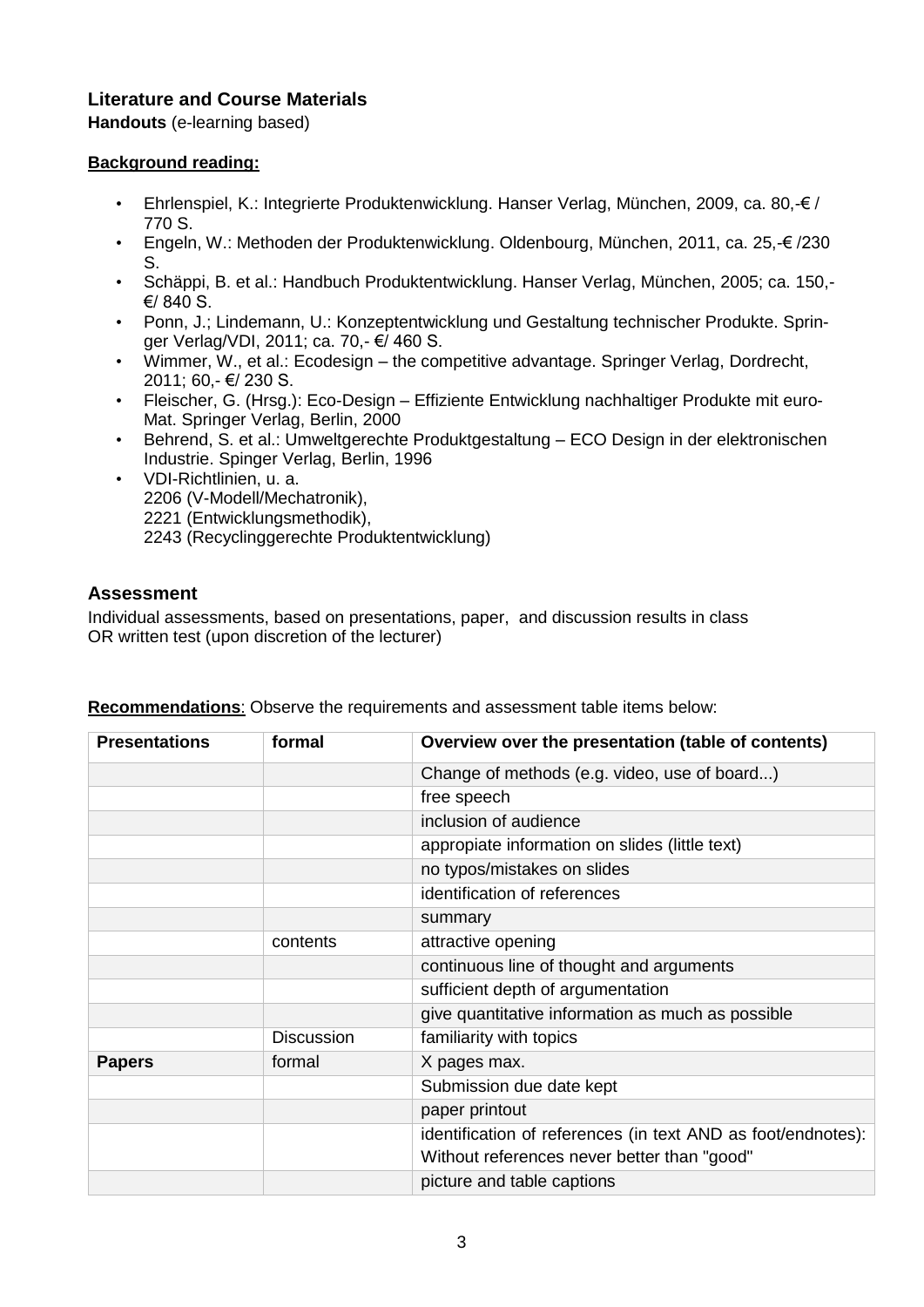|          | page numbers                                      |
|----------|---------------------------------------------------|
|          | Introduction                                      |
|          | summary                                           |
|          | title                                             |
|          | date                                              |
|          | Identification of type of document                |
| contents | continuous line of thought and arguments          |
|          | sufficient depth of argumentation                 |
|          | appropriate use of graphs and tables              |
|          | give quantitative information as much as possible |
|          |                                                   |

**Grading:** based on seminar / assignment results

- 'Sehr gut' represents exceptional work, far above average.
- 'Gut' represents good work, above average.
- 'Befriedigend' represents average work.
- 'Ausreichend' represents below average work with considerable shortcomings.
- And 'mangelhaft' is just exceptional work in the wrong direction or with unacceptable shortcomings.

#### **Schedule**

| No.            | <b>VBPD</b>                   |
|----------------|-------------------------------|
| 1              | Introduction                  |
| $\overline{2}$ | Value concept                 |
| 3              | Target costing                |
| 4              | Value stream analysis         |
| 5              | Value stream analysis         |
| 6              | Standardization approaches    |
| $\overline{7}$ | Life cycle costing            |
| 8              | <b>Calculation LCC</b>        |
| 9              | Value stream mapping          |
| 10             | <b>VDI 2800</b>               |
| 11             | <b>VDI 2801</b>               |
| 12             | <b>VDI 2803</b>               |
| 13             | <b>VDI 2804</b>               |
| 14             | Conclusions, Exam preparation |

Lecture overview may be subject to change

#### **Code of Conduct for Students**

[Link to the Code of Conduct for online Teaching](https://e-campus.hs-pforzheim.de/business_pf/digital_learning_tools_links)

# **Additional Information**

**Language**: English